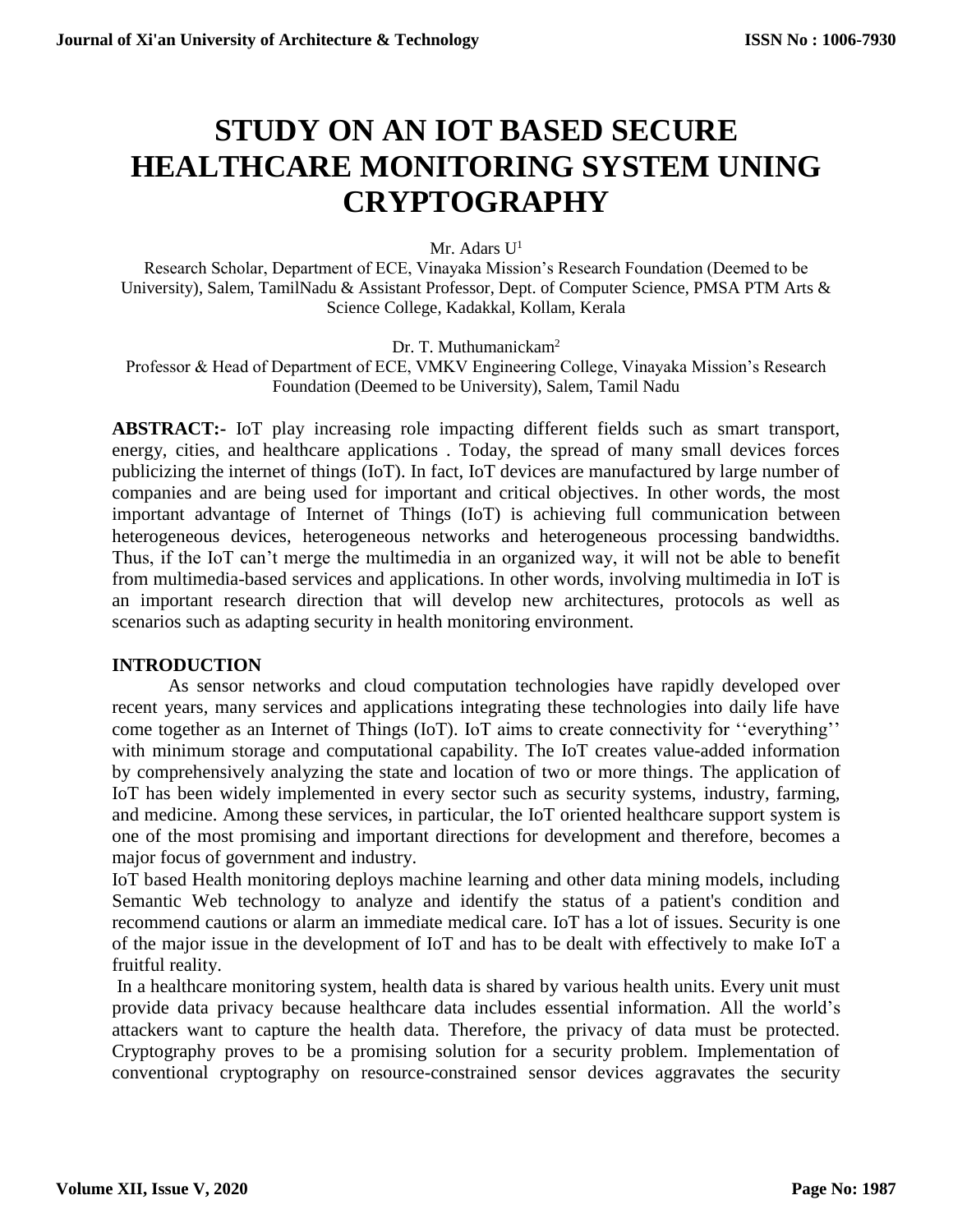challenges and demands for lightweight cryptography techniques which reduce the computational overhead without bargaining on the security.

In summary, IoT based Health monitoring extracts health signals from wearable devices and other various datasets, extracts relevant features, and builds personalized health predictive models for its subscribers and authorized researchers/doctors.

### **RELATED WORK**

Ruidong Li *et al.* suggested a distributed authentication and authorization scheme (DAAS), where the Identity-Based Signature (IBS) was used to achieve distributed verifications on the identities of Publishers and Users and the Ciphertext-Policy Attribute-Based Encryption (CP-ABE) was used to enable the distributed and fine-grained authorization. DAAS has three phases, initialization, secure data publication, and secure data retrieval, which seamlessly integrate authentication and authorization with the Interest/Data communication paradigm in Information-Centric Networking (ICN). In an experimental evaluation, the suggested DAAS achieved lower bandwidth cost compared to the existing systems.

Norah Alassaf *et al.* presented a light-weight-cryptography algorithm based on SIMON in IoT driven setup. The approach also suggested further improvement to implement the original SIMON cryptography in order to reduce the encryption time and maintain the practical trade-off between security and performance. The method was compared with the Advanced Encryption Standard (AES) and the original SIMON block cipher algorithms in terms of execution time and memory consumption. The results corroborated that the approach was suitable for securing data in an IoT driven setup.

Priyan Malarvizhi Kumar *et al.* recommended scalable three-tier architecture to store and process a huge volume of wearable sensor data. Tier-1 focused on the collection of data from IoT wearable sensor devices. Tier-2 used Apache HBase for storing the large volume of wearable IoT sensor data in cloud computing. In addition, Tier-3 used Apache Mahout was used for developing the logistic regression-based prediction model for heart diseases. Finally, Receiver Operating Characteristic (ROC) analysis was performed to identify the most significant clinical parameters to get heart disease.

Haomiao Yang *et al.* presented an efficient privacy-preserving authentication scheme with adaptive key evolution, which can prevent illegal access to the patient's vital signs. Furthermore, the approach considered the leakage process of the key information to set proper key renewal interval, which could adaptively control the key evolution to balance the trade-off between the communication efficiency and security level. The performance evaluation proved that the scheme was computationally efficient for the typical mobile phone with limited resources, and it has low communication overhead.

Prosanta Gope and Tzonelih Hwang recommended a secure IoT based healthcare system using Body Sensor Network (BSN), called BSN-Care, which efficiently accomplish those requirements. The approach divided the security requirements into two parts: network security, and data security. Network security comprises authentication, anonymity, and secure localization. On the other hand, data security includes data privacy, data integrity, and data freshness. For enhancing the security, the approach used the lightweight anonymous authentication protocol. Finally, the experimental evaluation proved the security of the method.

Chia-Hui Liu and Yu-Fang Chung presented a user authentication scheme and data transmission mechanism that facilitates security and privacy protection, enable medical personnel to instantly monitor the health conditions of care receivers, and provide care receivers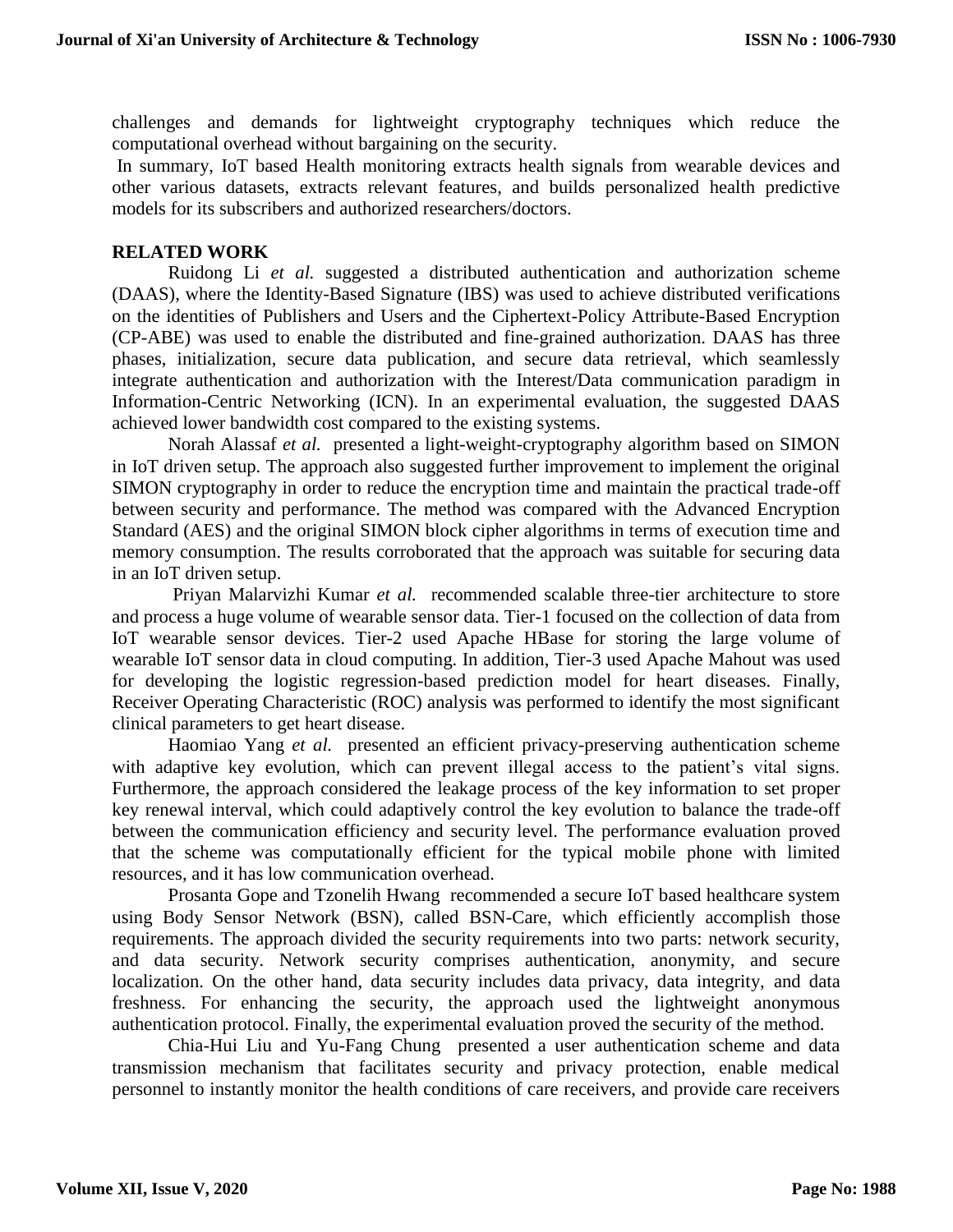with prompt and comprehensive medical care. Based on the smart cards and passwords, the scheme grants only legal medical personnel access to patient information such as body temperature, heart rate, and blood pressure. In addition, a secure cryptosystem was applied for establishing a data transmission mechanism. The security analysis verified that the system resists common attacks such as impersonation attacks, replay attacks, online and offline password guessing attacks, and stolen-verifier attacks.

# **PROBLEM STATEMENT**

The existing research methods have some problems as listed below,

- 1. The Existing logistic regression model can no longer be trained. This is because the weight for the feature would not converge since the optimal weight would be infinite.
- 2. The existing classification technique has low Prediction Accuracy and it takes high computation time.
- 3. Authentication, trustworthiness, and privacy are the major challenges to turn IoT into a reality. The absence of authentication will collapse the sensor data, which will outweigh the benefit of IoT components.

# **PROPOSED METHODOLOGY**

The IoT (Internet of Things) is an emerging technological revolution in future computing. Healthcare applications are considered as promising fields for wireless sensor networks, where the patients can be monitored using wireless medical sensor networks (WMSNs). Presently, hospitals are using these applications in order to access a patient's health data. Therefore, the cost for a user's identity management is increased as well as the authentication was decreased. The existing works presented the authentication scheme for the healthcare sector, but they provide low security. To overcome these issues, in this paper, a framework is developed for the authenticated transmission of the data from Wireless Body Sensor Networks (WBSN) in an IoT environment. Initially, the sensors present in the human body collect data from the human body signals. This data is sent to the cloud through a gateway. It is an efficient secure authentication scheme for a personalized healthcare system using wireless medical sensor networks.

Our proposed work starts with IoT sensor values of the patients. IoT devices continuously sense values like temperature, heartbeat, etc. from patients and send them to the Patients healthcare application through the Zigbee device. Here, the patients with IoT devices are located in a patient's house or some other place.

### **CONCLUSION**

IoT technology is in its starting face but it have potential to impact human healthcare and associated market at a massive scale. The application of IoT has been widely implemented in every sector such as security systems, industry, farming, and medicine. Among these services, in particular, the IoT oriented healthcare support system is one of the most promising and important directions for development and therefore, becomes a major focus of government and industry.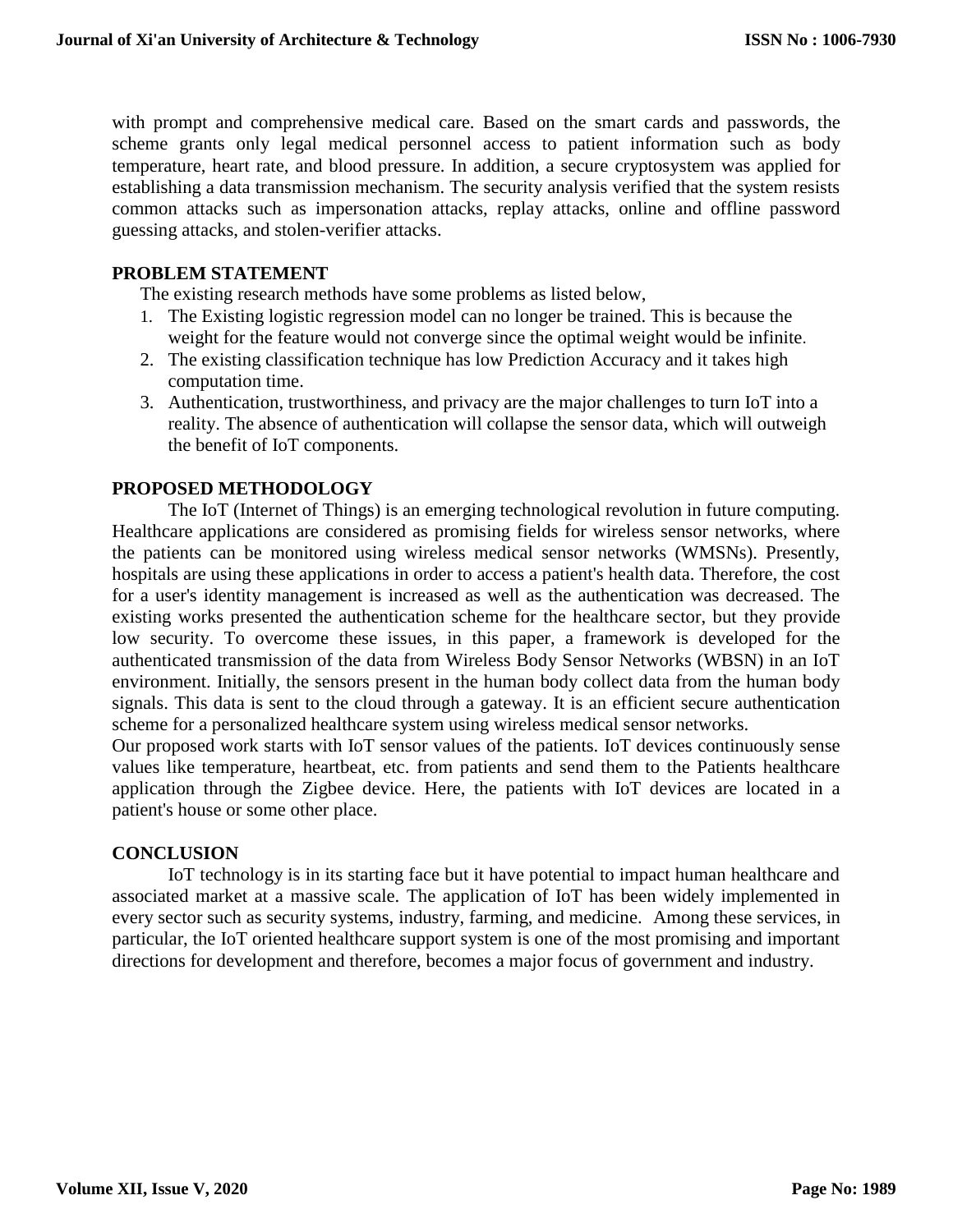# **REFERENCES**

- 1. Yong-Yuan Deng, Chin-Ling Chen, Woei-Jiunn Tsaur, Yung-Wen Tang, and Jung-Hsuan Chen, "Internet of things (IoT) based design of a secure and lightweight body area network (BAN) healthcare system", Sensors, vol. 17, no. 12, pp. 2919, 2017.
- 2. Geeta Sharma, and Sheetal Kalra "A lightweight user authentication scheme for cloud-IoT based healthcare services", Iranian Journal of Science and Technology, Transactions of Electrical Engineering, vol. 43, no. 1, pp. 619-636, 2019.
- 3. Jeannette Chin, Vic Callaghan, and Somaya Ben Allouch, "The internet-of-things: reflections on the past, present and future from a user-centered and smart environment perspective", Journal of Ambient Intelligence and Smart Environments, vol. 11, no. 1, pp. 45-69, 2019.
- 4. Davin Bagas Adriano and Wahyu Apsari Ciptoning Budi, "Iot-based integrated home security and monitoring system", In Journal of Physics: Conference Series, vol. 1140, no. 1, pp. 012006, 2018.
- 5. Jia-Li Hou, and Kuo-Hui Yeh, "Novel authentication schemes for IoT based healthcare systems", International Journal of Distributed Sensor Networks, vol. 11, no. 11, pp. 183659, 2015.
- 6. Santhiya K, Kamalakannan B, Muthu gowtham S, Pandian A, Ram pradeep R, "Human body sensor health monitoring system in the fusion of Iot and cloud computing", International Journal of Engineering Research in Computer Science and Engineering (IJERCSE), vol 5, no. 3, 2018.
- 7. Aaditya Jain, and Bhupendra Kumar Soni, "Secure modern healthcare system based on internet of things and secret sharing of IoT healthcare data", International Journal of Advanced Networking and Applications, vol. 8, no. 6, pp. 3283, 2017.
- 8. Cansu Eken, and Hanim Eken, "Security threats and recommendation in IoT healthcare", In Proceedings of The 9th EUROSIM Congress on Modelling and Simulation, EUROSIM 2016, The 57th SIMS Conference on Simulation and Modelling SIMS 2016, no. 142, pp. 369-374, 2018.
- 9. Prabhu M, Seethalakshmi G and Gollapudi Anisha, "Secured healthcare system in IoT", International Journal of Pure and Applied Mathematics, vol. 118, no. 20, pp. 3239- 3244, 2018.
- 10. Sridar V, Revanesh. M, "Blended cryptography for secured data transfer in medical IoT devices", Future Technologies Conference (FTC), pp. 29-30, 2017.